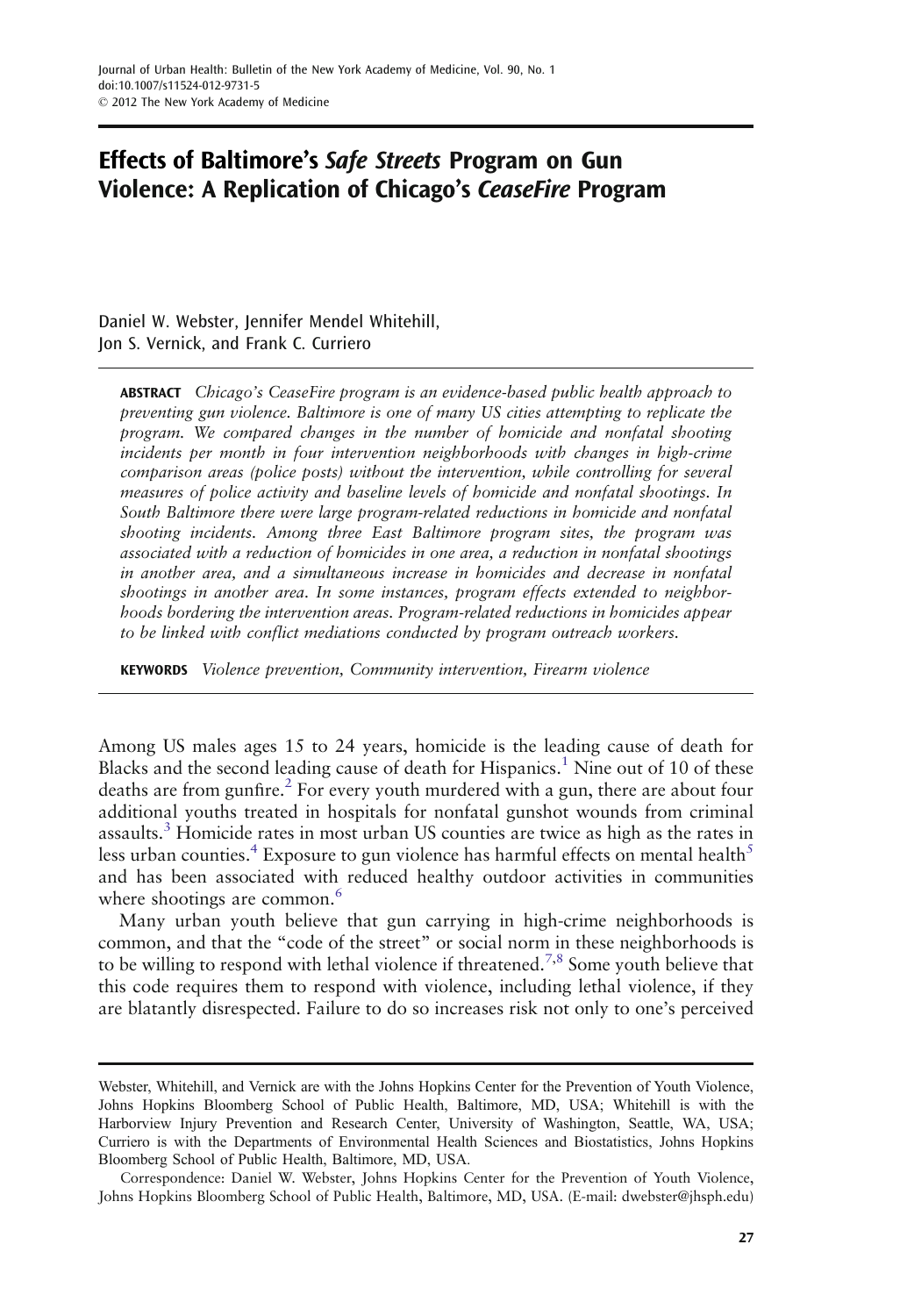masculinity and social status, but for future victimization.<sup>[7](#page-13-0)–[9](#page-13-0)</sup> These attitudes and perceptions pose a significant challenge to efforts to curtail urban gun violence.

Gun violence has historically been viewed as a problem to be addressed principally through policing and criminal justice responses. Although well-targeted and implemented law enforcement strategies designed to deter criminal gun possession and offending can reduce shootings, $10-15$  $10-15$  $10-15$  persistently high rates of gun violence and long-term costs of incarceration suggest a need for effective community-based prevention as well. Some public health researchers and practitioners have advocated for new approaches to violence prevention that draw upon lessons learned from successful public health initiatives.<sup>[16](#page-13-0)</sup>

Drawing upon his knowledge and experience combating infectious diseases, Gary Slutkin developed CeaseFire—a public health program to prevent shootings involving youth by changing behaviors, attitudes, and social norms most directly related to gun violence. The program targets communities with high rates of gun violence and often contracts with community-based organizations that are best positioned to work with high-risk youth in those areas. Street outreach workers identify and build trusting relationships with youth ages 14 to 25 years who are at greatest risk of being involved in gun violence. By serving as positive role models and connecting youth to educational and job opportunities, outreach workers direct high-risk youth toward paths away from violence. Outreach staff typically work during evening hours, when most shootings occur, and position themselves so they can mediate conflicts that have the potential to lead to shootings. Some outreach staff take on roles as "violence interrupters" and devote all or nearly all of their time to identifying and mediating conflicts between individuals or gangs. The program also attempts to mobilize communities by holding monthly events designed to bring the community together, promote nonviolence, and provide positive activities for youth.<sup>[17](#page-13-0)</sup>

An evaluation of CeaseFire in Chicago found that the program was associated with significant reductions in shootings and retaliatory homicides in four of seven intervention neighborhoods studied.<sup>[18](#page-13-0)</sup> When program implementation was inter-rupted as a result of funding cuts, shootings increased in the affected areas.<sup>[19](#page-13-0)</sup> A recent evaluation of a similar program in Pittsburgh, however, found no evidence that the program reduced violence,<sup>20</sup> though this may have more to do with problems with program implementation than with the program model. $^{21}$  $^{21}$  $^{21}$ 

Encouraged by preliminary data on the effects of CeaseFire, the Baltimore City Health Department sought funding to bring the program to Baltimore under the name of Safe Streets. This study presents data on the implementation of Baltimore's Safe Streets program and estimates its impact on homicide and nonfatal shootings.

#### PROGRAM IMPLEMENTATION

In 2007, the Baltimore City Health Department (BCHD) obtained a \$1.6 million grant from the US Department of Justice to replicate Chicago's CeaseFire program. One departure from the CeaseFire model, however, was that there would be no specialized "violence interrupters" in Baltimore; street outreach workers would mediate conflicts as well as work with high-risk youth clients. Applicants had to implement the program in a neighborhood police post (precinct) within the top 25 % in the city for number of homicides and non-fatal shootings, be able to hire exoffenders as outreach workers, and comply with staffing and monthly reporting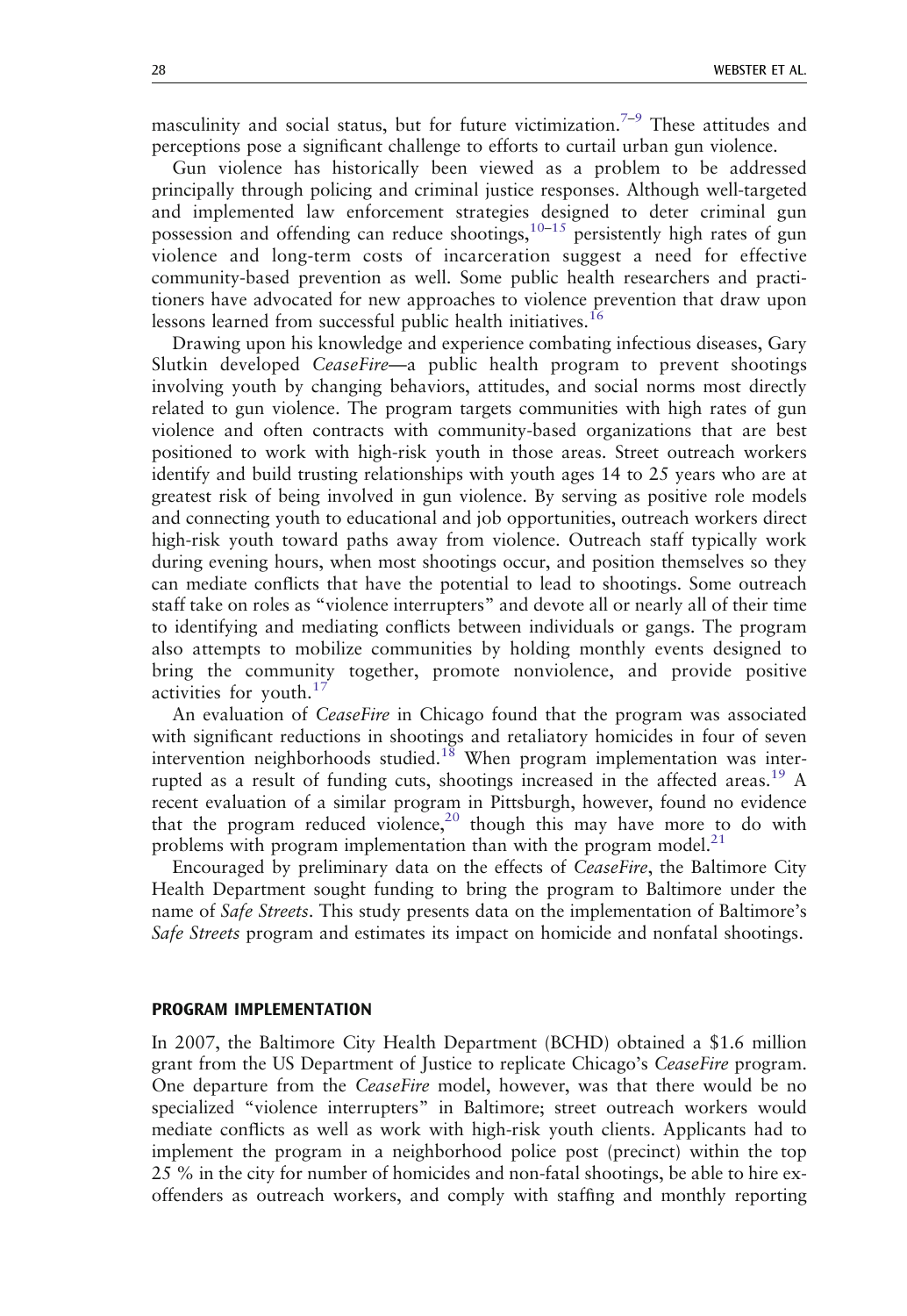requirements. Prior to program implementation, CeaseFire staff provided extensive training to Safe Streets program staff.

The first Safe Streets program was implemented in the McElderry Park neighborhood in East Baltimore the summer of 2007. In 2008, the organization implementing the program in McElderry Park was funded to expand the program to two additional neighborhoods bordering McElderry Park–Ellwood Park (starting in February 2008) and Madison-Eastend (starting in November 2008). Finally, in November 2008, a Safe Streets program site was initiated in the South Baltimore community of Cherry Hill. Funding was discontinued in the summer of 2010 for the Ellwood Park and Madison-Eastend program sites.

The BCHD specified that each site would operate with a site director, a community coordinator, four full-time-equivalent outreach worker positions, and an outreach worker supervisor. However, the three program sites clustered together in East Baltimore shared a single office (located in McElderry Park), director, outreach supervisor, and community coordinator. The three East Baltimore sites were staffed with four outreach workers each, but during parts of 2008 and 2009, some outreach staff from McElderry Park were asked to work in Ellwood Park and Madison-Eastend where the program had to contend with substantial gang conflicts and violence.

Table 1 presents monthly averages for program implementation data for each program site and year. Some differences across sites and time are worth noting. McElderry Park and Ellwood Park had more program participants and in-person participant contacts per month than the other two sites. McElderry Park also

|                                      | 2007 | 2008 | 2009 | 2010              | Total |
|--------------------------------------|------|------|------|-------------------|-------|
| <b>McElderry Park</b>                |      |      |      |                   |       |
| Program participants                 |      | 36.1 | 50.4 | 59.5              | 48.7  |
| In-person contacts with participants |      | 134  | 153  | 271               | 186   |
| Incidents mediated                   | 3.8  | 2.7  | 1.9  | 7.7               | 4.0   |
| Community events                     | 1.7  | 1.2  | 1    | 1.7               | 1.4   |
| Attendees at community events        | 250  | 216  | 176  | 187               | 207   |
| <b>Ellwood Park</b>                  |      |      |      |                   |       |
| Program participants                 |      | 53.3 | 61.7 | 36.3 <sup>a</sup> | 53.3  |
| In-person contacts with participants |      | 196  | 279  | 180 <sup>a</sup>  | 226   |
| Incidents mediated                   |      | 0.8  | 0.8  | 3.7 <sup>a</sup>  | 1.4   |
| Community events                     |      | 0.8  | 1    | 0.8 <sup>a</sup>  | 0.9   |
| Attendees at community events        |      | 122  | 100  | 99 <sup>a</sup>   | 109   |
| Madison-Eastend                      |      |      |      |                   |       |
| Program participants                 |      |      | 39.4 | 34.5 <sup>a</sup> | 37.8  |
| In-person contacts with participants |      |      | 152  | 168 <sup>a</sup>  | 157   |
| Incidents mediated                   |      |      | 0.9  | 1.7 <sup>a</sup>  | 1.2   |
| Community events                     |      |      | 1.2  | 0.8 <sup>a</sup>  | 1.1   |
| Attendees at community events        |      |      | 119  | 110 <sup>a</sup>  | 116   |
| Cherry Hill                          |      |      |      |                   |       |
| Program participants                 |      |      | 45.1 | 36.7              | 40.9  |
| In-person contacts with participants |      |      | 158  | 127               | 143   |
| Incidents mediated                   |      |      | 3.9  | 2.4               | 3.2   |
| Community events                     |      |      | 1.8  | 1.7               | 1.8   |
| Attendees at community events        |      |      | 150  | 159               | 155   |

TABLE 1 Monthly averages for program implementation data by program site by year, 2007–2010

<sup>a</sup>Data for January–June, 2010. Program ended 6/30/2010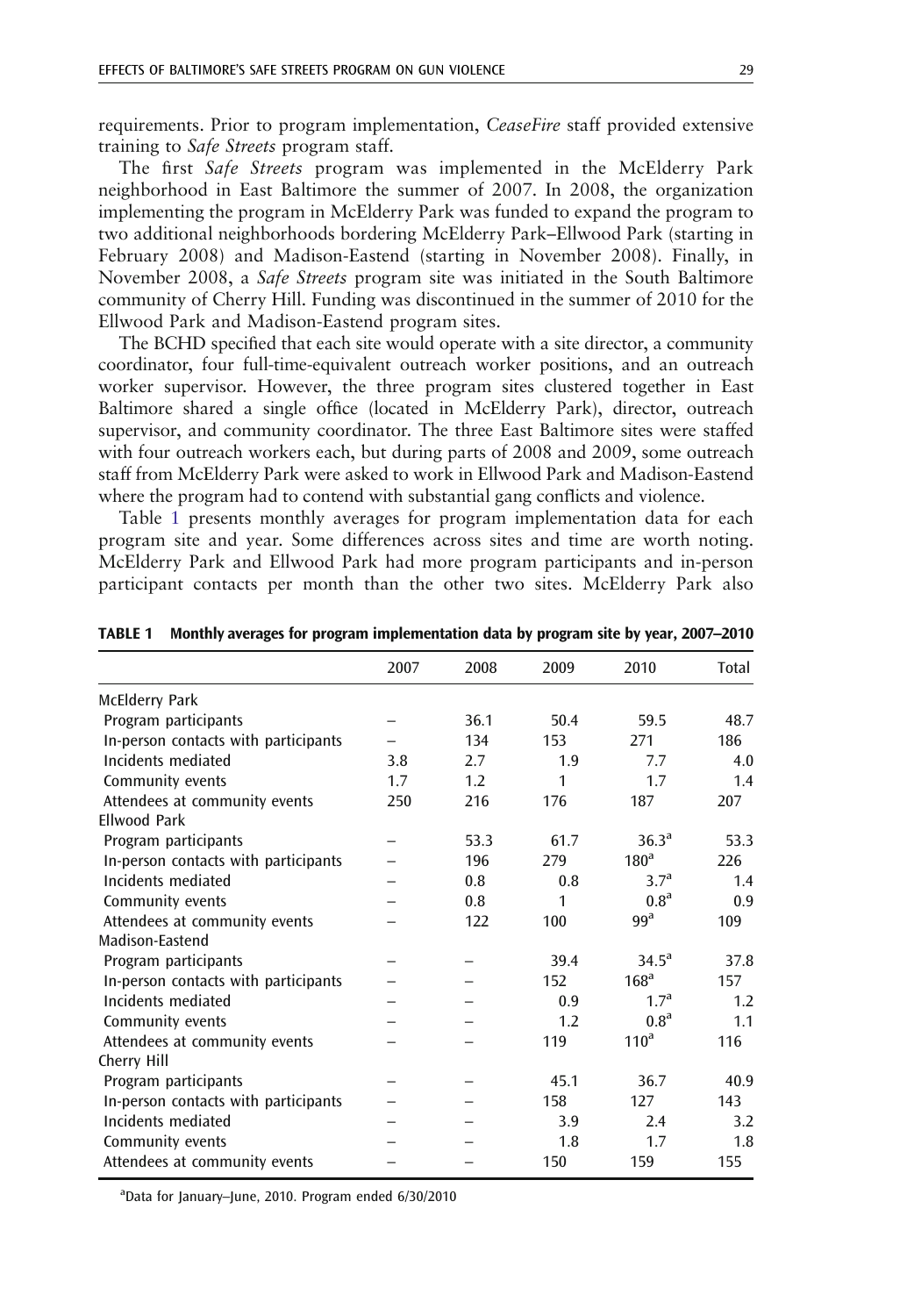generally had more people attending community events. The average number of incidents mediated per month was lowest in Madison-Eastend (1.2) and Ellwood Park (1.4) and notably higher in Cherry Hill (3.2) and McElderry Park (4.0). The number of mediations conducted in McElderry Park varied considerably between 2007 and 2010 with the highest number of mediation occurring during the times before and after the other East Baltimore program sites were in operation.

# RESEARCH METHODS

# Data and Measures

Because Safe Streets was focused on reducing gun violence, the primary outcomes of interest were homicides and nonfatal shootings (NFS). We obtained data on these outcomes from the Baltimore Police Department (BPD) to create monthly panel datasets for both homicides and NFS incidents for 39 police posts in Baltimore for the period January 1, 2003 through December 31, 2010. We used the number of homicide and NFS incidents as outcome measures rather than the number of victims because single incidents with a very large number of victims can skew the data and estimates of program impact.

Safe Streets was designed to be implemented within the boundaries of a police post (precinct) and eligibility required that the post was in the top quartile for number of homicides and nonfatal shootings during the 3 years prior to the program's launch. Therefore, we focused the study on the 39 police posts that were either in the top quartile for gun violence during the pre-intervention period or bordered a Safe Streets post. Figure [1](#page-4-0) depicts the location of the intervention, border, and comparison posts. One intervention area which encompassed most of the Madison-Eastend neighborhood was not bounded by police post borders but made up of parts of three different polices posts. For incidents in this area, we created a composite "post" to represent the Madison-Eastend program neighborhood. For each incident occurring in any of the three posts overlapping the neighborhood, we determined whether or not it occurred in the intervention neighborhood.

Direct exposure to the program was measured using dichotomous variables (program operating = 1, no program = 0) for each program site and month. We did not assume that the program would have the same effect in each program site based on what we learned about the difference in context and implementation across the sites; therefore, separate intervention variables were examined for each site. Each program site needed 1 to 3 months before substantial program activities were taking place. A program site was not considered fully active until there were at least 20 program participants being mentored or at least two incidents had been mediated by program staff. For McElderry Park, full program implementation was measured for 42 months, July 2007 through December 2010. Outreach staff and supervisors in McElderry Park diverted their energies somewhat to attend to conflicts in Madison-Eastend and Ellwood Park based on conflict mediation data and interviews with program managers. Therefore, in separate models, we assessed the effects of McElderry Park's program when the program activities were also taking place in Madison-Eastend and when that site was not in operation. Ellwood Park's program was fully implemented for 28 months, Madison-Eastend's program was in place for 18 months, and Cherry Hill's program ran for 24 months.

Gun violence can spread similarly to an infectious disease,  $^{22}$  $^{22}$  $^{22}$  and efforts to prevent gun violence could, therefore, reduce the spread of gun violence to areas adjacent to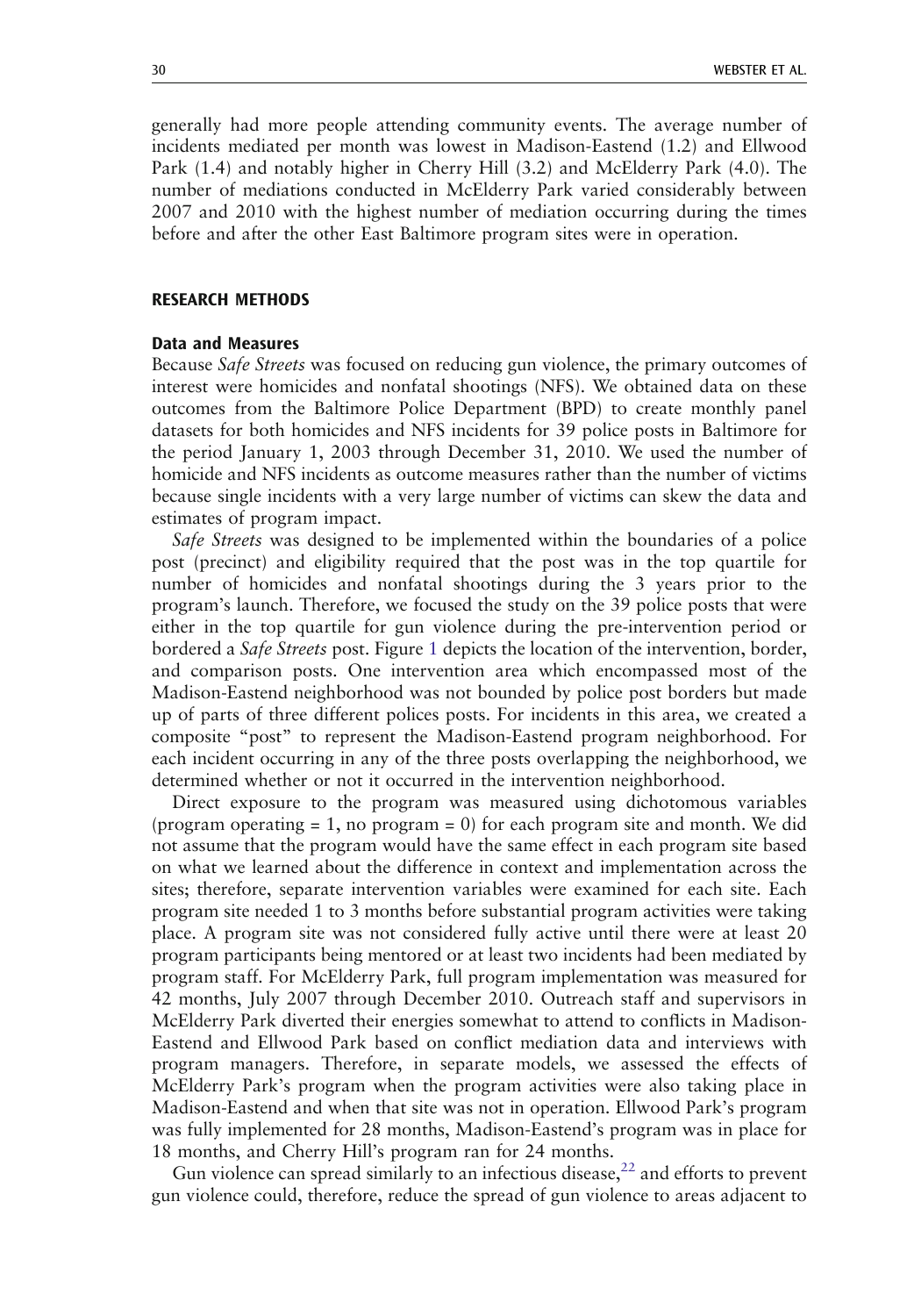<span id="page-4-0"></span>

FIGURE 1. Map of Baltimore Police Department's posts with Safe Streets, border posts, and comparison posts indicated.

the intervention sites. Also, program participants and others exposed to the program cross boundaries of adjacent neighborhoods. Program effects on police posts bordering the program sites were estimated in the same way that we measured direct program exposure, with variables indicating whether or not Safe Streets was implemented in an adjacent post.

# Data Analysis

Program effects were estimated using negative binomial regression appropriate for modeling outcomes represented as incident counts and preferred to Poisson regression when the data exhibit overdisperion.[23](#page-13-0) Regression inference was based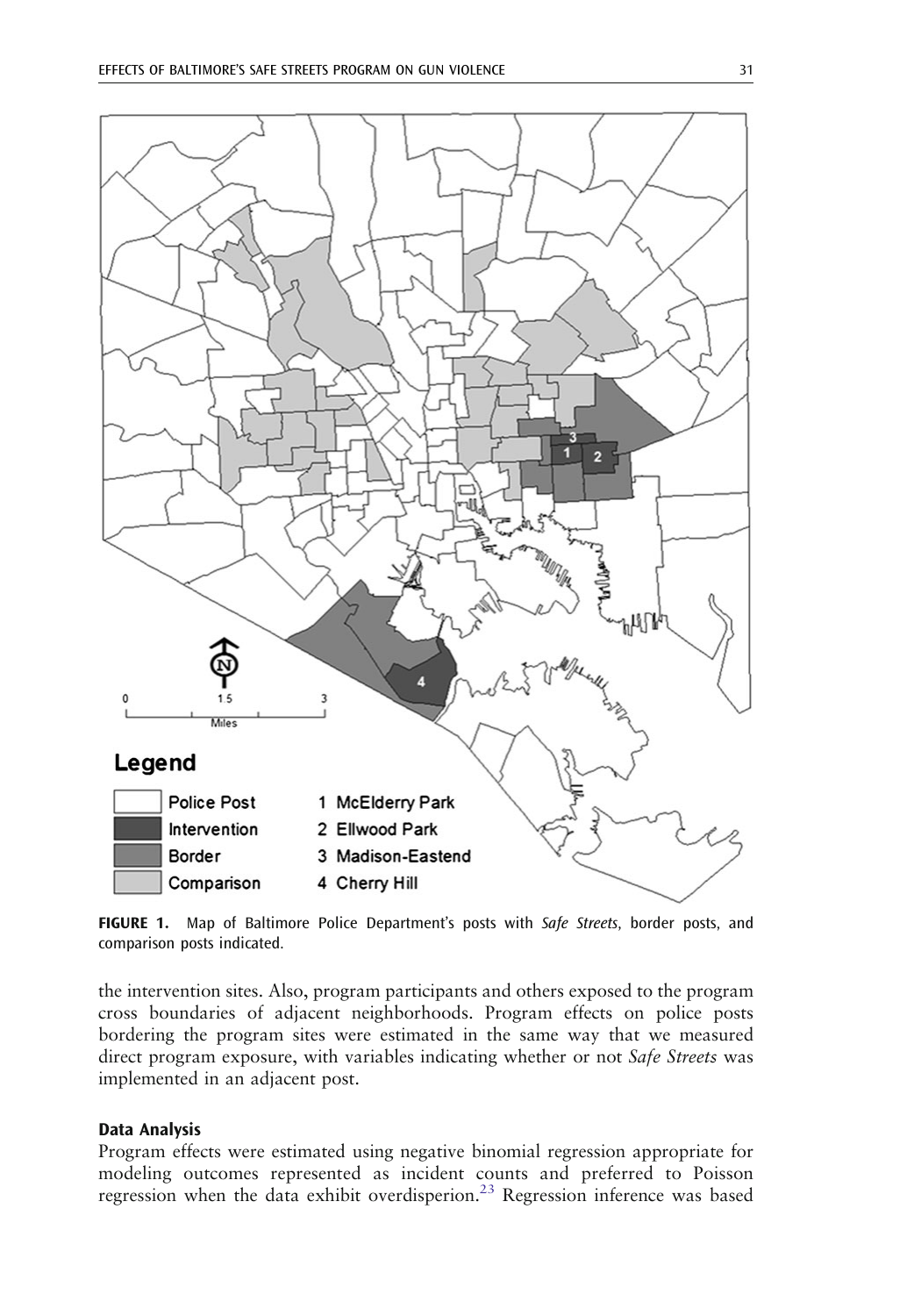on generalized estimating equations to adjust effect standard errors to account for the clustering of the data by police post.<sup>[24](#page-13-0)</sup> These models estimate program effects by contrasting changes in the gun violence target communities with changes in communities that did not have the program, while controlling for baseline levels of gun violence and targeted law enforcement activities directed at controlling violence in specific neighborhoods. Specifically, the regression models included indicator variables for the presence of BPD's Violent Crime Impact Section, specialized detective units deployed to areas with some of the highest rates of gun violence to suppress illegal gun carrying and gun violence. Similar efforts have been shown to reduce violence in other high-crime urban areas.<sup>[10](#page-13-0)</sup> The models also controlled for the effects of Project Exile offender notification meetings. Project Exile targets offenders in high-crime areas who are deemed to be the most dangerous. Offenders are called in and warned by law enforcement officials that they will face federal prosecution and the likelihood of much longer prison sentences if they reoffend. Offenders are also offered services and support to help them avoid reoffending. Finally, the models controlled for the number of arrests for drug and weapons (possession only) offenses in the previous month in each post. Using the number of weapons and drug arrests in the previous month avoids problems of endogeneity.<sup>[25](#page-13-0)</sup>

The regression models controlled for pre-intervention differences in levels of homicides and NFS for each post by using an indicator variable for each post. We controlled for changes in unmeasured determinants of gun violence operating in Baltimore's most violent neighborhoods with indicator variables for year. Because there are seasonal fluctuations in gun violence, we also controlled for calendar month with a set of indicator variables for each month with January as the reference. Regression coefficients were exponentiated  $(e^{\beta})$  to permit interpretation as adjusted incident rate ratios (IRR) and percent changes associated with the program.

Although the standard errors of regression coefficients were adjusted to account for the lack of independence and clustering of the data by police post, spatial autocorrelation of model residuals could still bias standard errors and tests of statistical significance. We used Moran's I statistic, a common test of spatial autocorrelation, to test whether model residuals for each year and month were spatially correlated.<sup>[26](#page-13-0)</sup> There was little evidence of spatial autocorrelation in the model residuals.

## **RESULTS**

Table [2](#page-6-0) shows the means and standard deviations for the outcome variables and non-dichotomous control variables during the pre-intervention period (January 1, 2003–June 30, 2007). Homicides and nonfatal shooting incidents were more common in the intervention areas than in the nonintervention comparison areas despite limiting the analyses to police posts in the top quartile in the number of homicides and shootings. Weapon and drug arrests were much higher in McElderry Park than in the other sites or in the comparison posts.

Figures [2,](#page-7-0) [3,](#page-7-0) [4](#page-8-0), and [5](#page-8-0) depict 3-month moving average trends for homicides plus nonfatal shooting incidents for each intervention area contrasted with the comparison posts. Among the comparison posts, gun violence shifted downward in the middle of 2007 and leveled off for 2009–2010. Gun violence shifted downward in McElderry Park when the program was first implemented, but rose from mid-2009 to mid-2010 (Figure [2](#page-7-0)). In Ellwood Park, gun violence surged when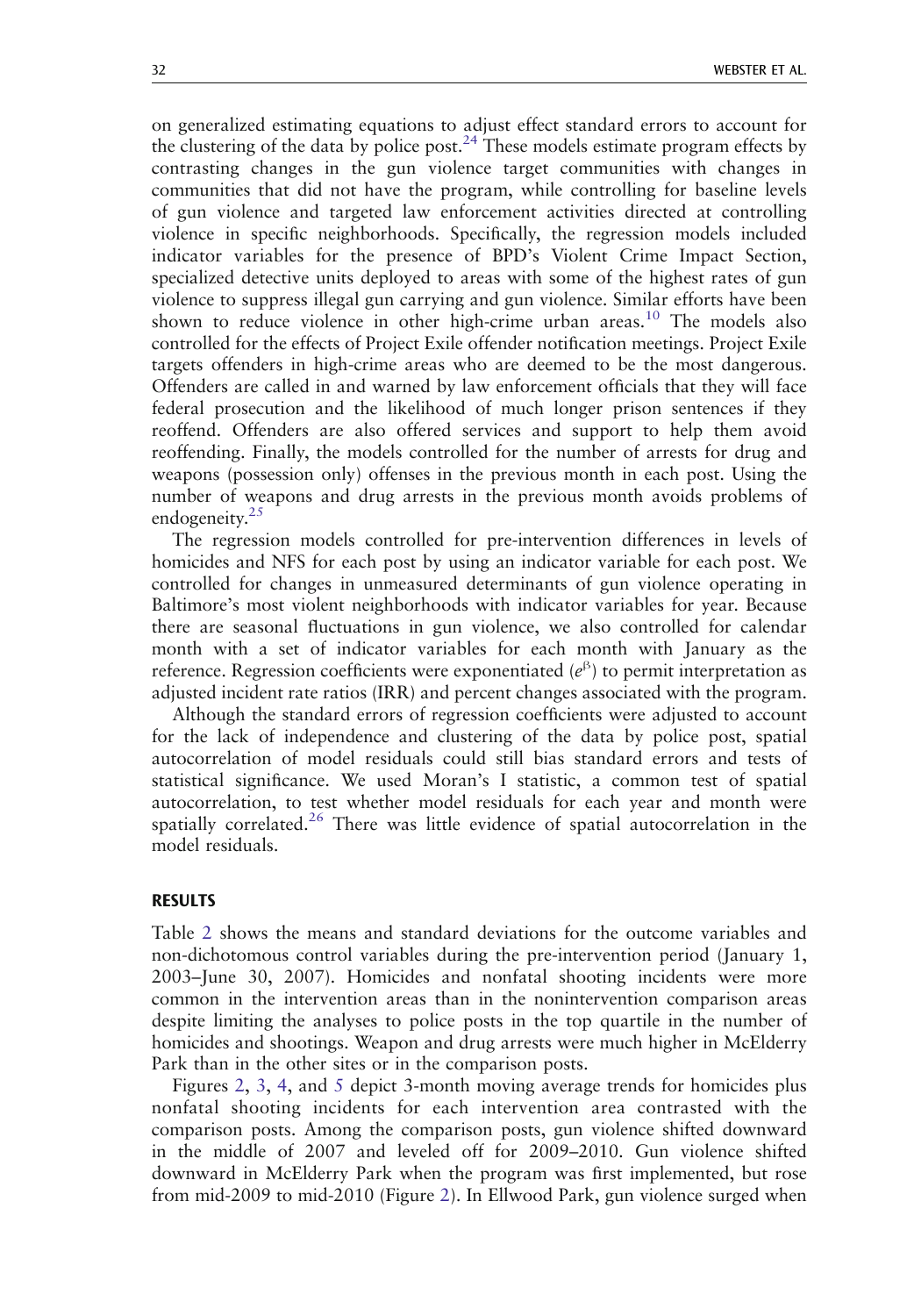|                                 | Homicide<br>incidents<br>Mean (SD) | Non-fatal<br>shooting<br>incidents<br>Mean (SD) | All incidents<br>$(homicide + NFS)$<br>Mean (SD) | Drug arrests<br>Mean (SD) | Weapon<br>arrests<br>Mean (SD) |
|---------------------------------|------------------------------------|-------------------------------------------------|--------------------------------------------------|---------------------------|--------------------------------|
| Safe Streets-McElderry Park     | 0.32                               | 0.72                                            | 1.02                                             | 41.48                     | 0.85                           |
|                                 | (0.61)                             | (0.88)                                          | (0.61)                                           | (14.86)                   | (1.05)                         |
| Posts bordering McElderry Park  | 0.09                               | 0.18                                            | 0.25                                             | 8.78                      | 0.20                           |
|                                 | (0.31)                             | (0.43)                                          | (0.51)                                           | (5.94)                    | (0.51)                         |
| Safe Streets-Ellwood Park       | 0.35                               | 0.94                                            | 1.24                                             | 29.35                     | 0.56                           |
|                                 | (0.68)                             | (1.00)                                          | (1.16)                                           | (10.36)                   | (0.84)                         |
| Posts bordering Ellwood Park    | 0.07                               | 0.24                                            | 0.29                                             | 10.38                     | 0.29                           |
|                                 | (0.26)                             | (0.51)                                          | (0.59)                                           | (6.84)                    | (0.73)                         |
| Safe Streets-Madison-Eastend    | 0.28                               | 0.93                                            | 1.17                                             | 29.37                     | 0.52                           |
|                                 | (0.49)                             | (1.04)                                          | (1.11)                                           | (11.23)                   | (0.69)                         |
| Posts bordering Madison-Eastend | 0.18                               | 0.38                                            | 0.52                                             | 17.71                     | 0.43                           |
|                                 | (0.42)                             | (0.65)                                          | (0.76)                                           | (12.41)                   | (0.83)                         |
| Safe Streets-Cherry Hill        | 0.28                               | 0.93                                            | 1.17                                             | 29.37                     | 0.52                           |
|                                 | (0.49)                             | (1.04)                                          | (1.11)                                           | (11.23)                   | (0.69)                         |
| Posts bordering Cherry Hill     | 0.31                               | 0.59                                            | 0.88                                             | 14.47                     | 0.43                           |
|                                 | (0.57)                             | (0.92)                                          | (1.05)                                           | (10.21)                   | (0.86)                         |
| Comparison posts                | 0.27                               | 0.59                                            | 0.82                                             | 23.84                     | 0.48                           |
|                                 | (0.52)                             | (0.77)                                          | (0.52)                                           | (14.49)                   | (0.85)                         |

<span id="page-6-0"></span>TABLE 2 Baseline monthly means and standard deviations for outcome and control variables for program sites, police posts bordering program sites, and nonintervention comparison posts

the program was discontinued (Figure [3\)](#page-7-0). Madison-Eastend's brief intervention period was marked by an early spike in gun violence followed by a decline that continued after the intervention period (Figure [4\)](#page-8-0). The clearest program-related reduction in gun violence is evident in Cherry Hill (Figure [5](#page-8-0)).

Estimates of program effects from the regression models are presented in Table [3.](#page-9-0) Program effects were most consistent across outcomes for Cherry Hill where the program was associated with a 56 % reduction in homicide incidents (IRR= $0.44$ ,  $p<0.001$ ) and a 34 % reduction in NFS incidents (IRR=0.66,  $p<0.001$ ). When homicide and NFS events are summed into a single outcome measure, Cherry Hill's Safe Streets program was associated with a 45 % decrease in this outcome (IRR=  $0.55, p<0.001$ ).

Program effects at the three sites in East Baltimore were more varied (Table [3\)](#page-9-0). When the total effects of McElderry Park's *Safe Streets* program were estimated for the entire intervention period, the program was associated with a 26 % decrease in homicide incidents (IRR=0.74,  $p=0.003$ ) and a 22 % increase in NFS incidents (IRR=1.22,  $p=0.001$ ). However, estimates of McElderry Park's program effects varied depending on whether or not program staff and managers were also attending to violence prevention efforts in Madison-Eastend. When staff were not also attending to Madison-Eastend (August 2007–November 2008 and July– December 2010) Safe Streets in McElderry Park was associated with a 53 % reduction in homicide incidents (IRR=0.47,  $p<0.001$ ), no statistically significant change in NFS incidents, and a 10 % reduction in homicides plus NFS incidents  $(IRR=0.090, p=0.038)$ . During the period when McElderry Park and Madison-Eastend's programs were both being implemented from the McElderry Park office,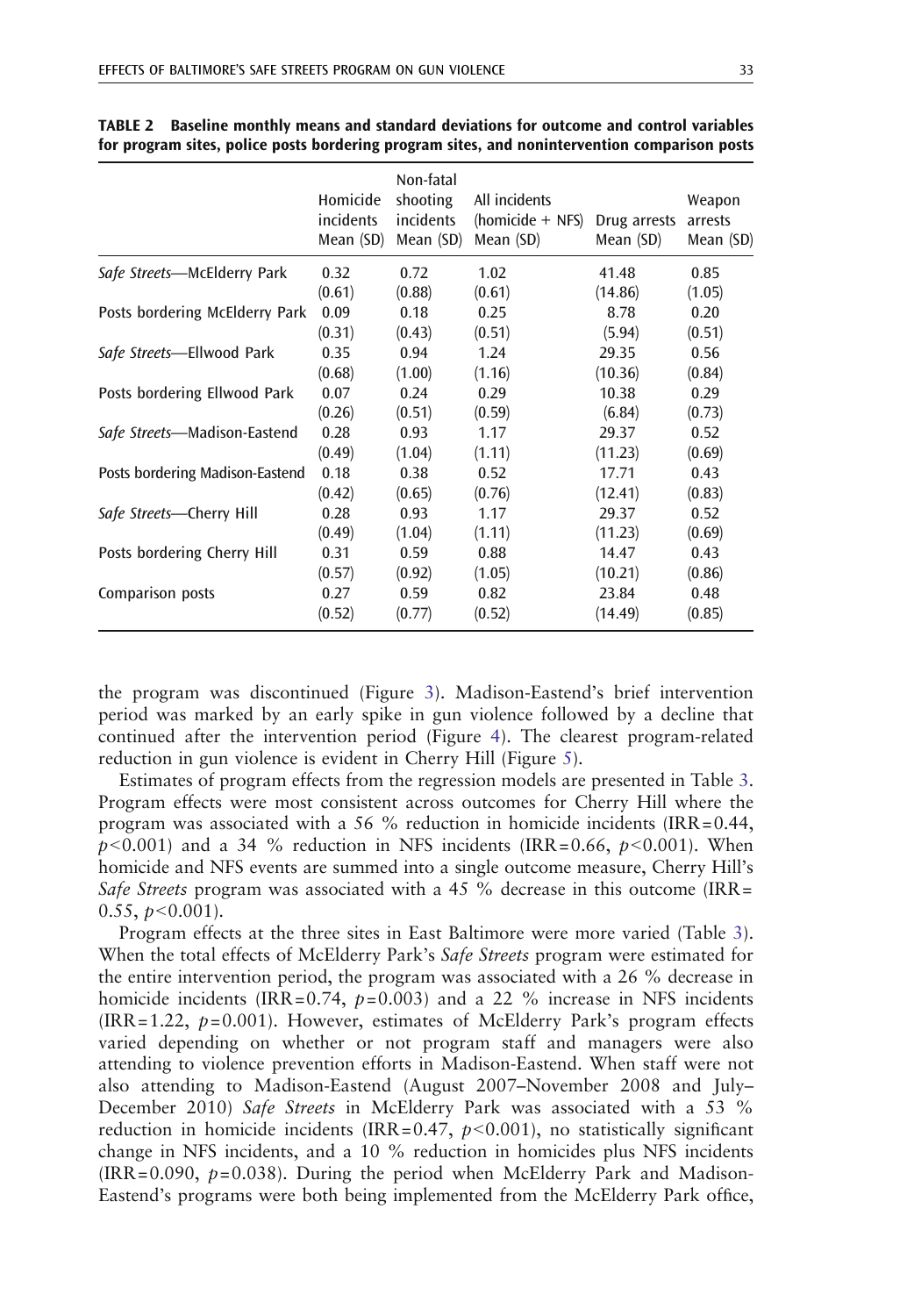<span id="page-7-0"></span>

FIGURE 2. Three-month moving average of homicide and nonfatal shooting events in McElderry Park and non-intervention comparison posts.



FIGURE 3. Three-month moving average of homicide and nonfatal shooting events in Ellwood Park and non-intervention comparison posts.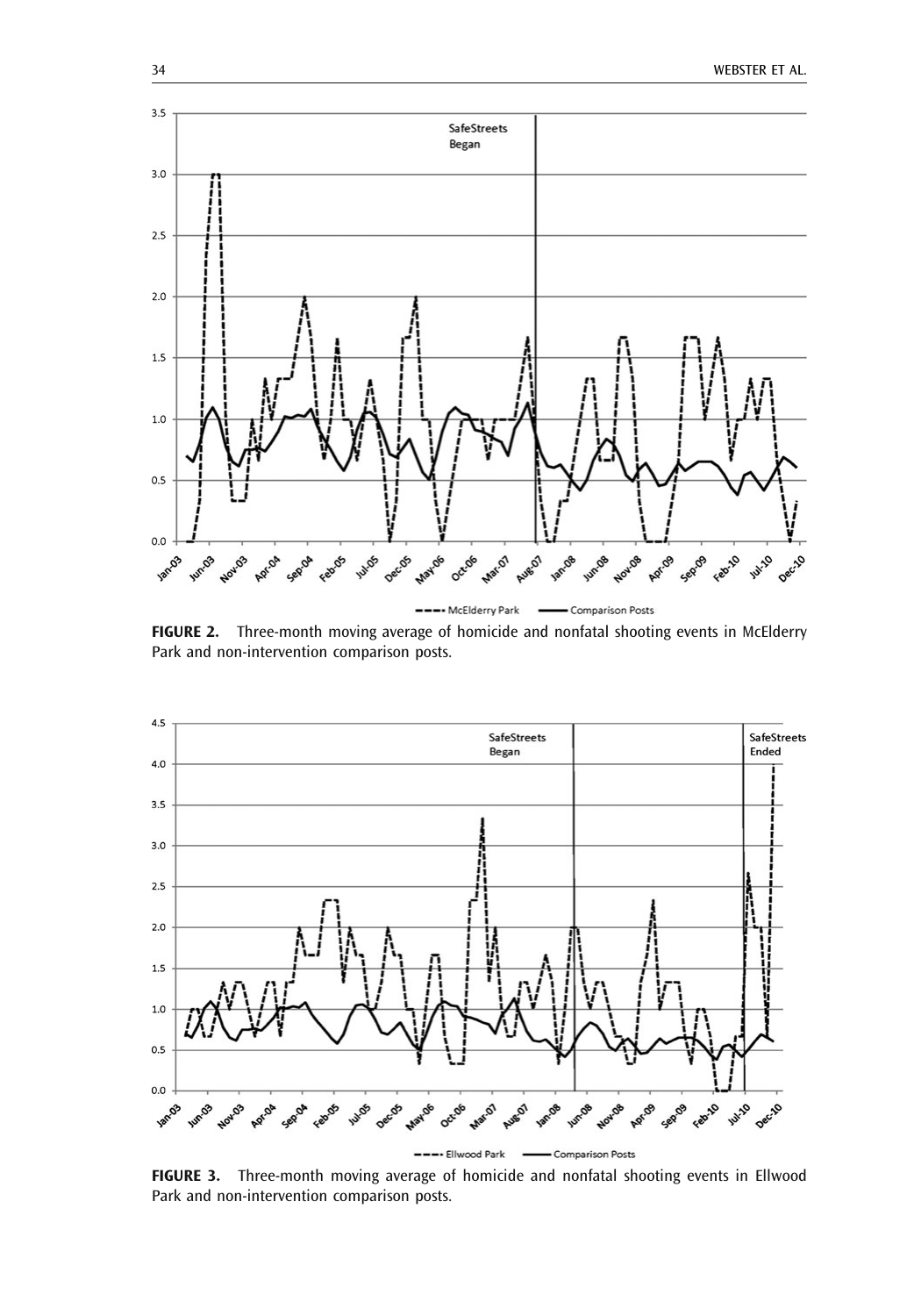<span id="page-8-0"></span>

FIGURE 4. Three-month moving average of homicide and nonfatal shooting events in Madison-Eastend and non-intervention comparison posts.



FIGURE 5. Three-month moving average of homicide and nonfatal shooting events in Cherry Hill and non-intervention comparison posts.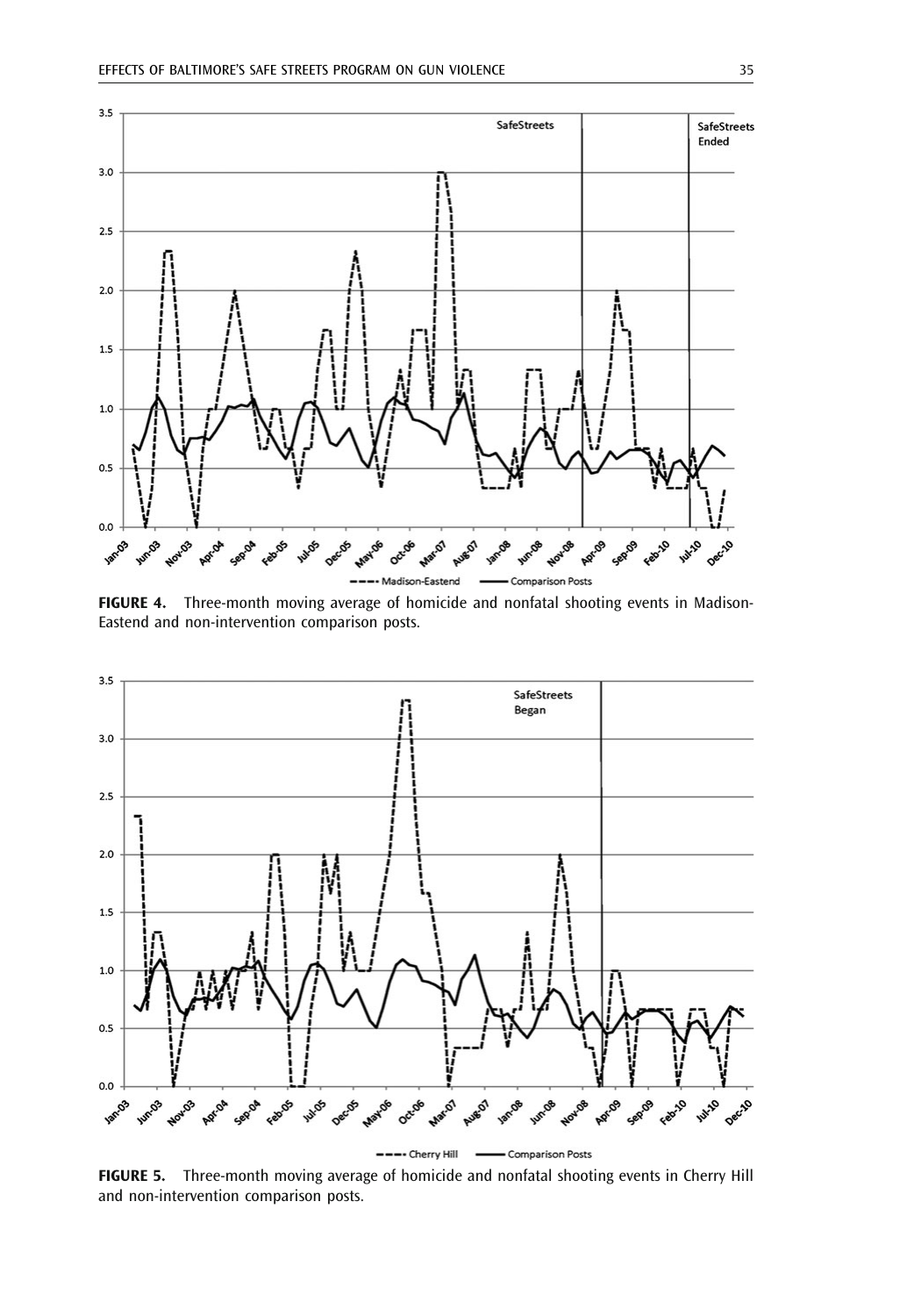|                                                                        | Homicide incidents Nonfatal shootings |                |            |                | Homicides + nonfatal<br>shootings |           |
|------------------------------------------------------------------------|---------------------------------------|----------------|------------|----------------|-----------------------------------|-----------|
|                                                                        | <b>IRR</b>                            | <i>p</i> value | <b>IRR</b> | <i>p</i> value | <b>IRR</b>                        | $p$ value |
| Safe Streets-McElderry<br>Park-phase 1 <sup>ª</sup>                    | 0.47                                  | < 0.001        | 1.05       | 0.395          | 0.90                              | 0.038     |
| Safe Streets-McElderry<br>Park-phase 2 <sup>b</sup>                    | 0.90                                  | 0.436          | 1.15       | 0.064          | 1.02                              | 0.713     |
| Posts bordering McElderry Park                                         | 0.72                                  | 0.310          | 0.82       | 0.464          | 0.76                              | 0.143     |
| Safe Streets-Ellwood Park                                              | 1.11                                  | 0.306          | 0.66       | < 0.001        | 0.94                              | 0.229     |
| Posts bordering Ellwood Park                                           | 1.55                                  | 0.005          | 0.92       | 0.814          | 1.17                              | 0.507     |
| Safe Streets-Madison-Eastend                                           | 2.70                                  | < 0.001        | 0.56       | < 0.001        | 1.01                              | 0.887     |
| Posts bordering Madison-Eastend                                        | 1.04                                  | 0.916          | 0.48       | 0.030          | 0.77                              | 0.379     |
| Safe Streets-Cherry Hill                                               | 0.44                                  | < 0.001        | 0.66       | < 0.001        | 0.55                              | < 0.001   |
| Posts bordering Cherry Hill                                            | 0.52                                  | < 0.001        | 0.53       | < 0.001        | 0.55                              | < 0.001   |
| Violent crime impact section<br>deployment                             | 0.76                                  | 0.097          | 0.85       | 0.127          | 0.84                              | 0.027     |
| Project exile offender notification 0.82<br>meeting-Northwest District |                                       | 0.542          | 0.56       | < 0.001        | 0.65                              | < 0.001   |
| Project exile offender notification 0.97<br>meeting-Western District   |                                       | 0.881          | 0.83       | 0.250          | 0.94                              | 0.635     |
| Illegal weapon possession arrests, 1.03<br>lagged 1 month              |                                       | 0.408          | 1.03       | 0.329          | 1.03                              | 0.252     |
| Drug offense arrests, lagged<br>1 month                                | 1.00                                  | 0.587          | 1.00       | 0.798          | 1.00                              | 0.668     |
| Year fixed effects (reference $= 2003$ )                               |                                       |                |            |                |                                   |           |
| 2004                                                                   | 1.24                                  | 0.130          | 1.22       | 0.022          | 1.26                              | 0.003     |
| 2005                                                                   | 1.06                                  | 0.635          | 1.02       | 0.822          | 1.04                              | 0.540     |
| 2006                                                                   | 1.12                                  | 0.239          | 1.13       | 0.082          | 1.14                              | 0.033     |
| 2007                                                                   | 1.15                                  | 0.233          | 0.91       | 0.300          | 0.984                             | 0.836     |
| 2008                                                                   | 0.90                                  | 0.554          | 0.88       | 0.167          | 0.900                             | 0.224     |
| 2009                                                                   | 1.15                                  | 0.460          | 0.83       | 0.075          | 0.910                             | 0.350     |
| 2010                                                                   | 1.16                                  | 0.395          | 0.60       | < 0.001        | 0.751                             | 0.001     |

<span id="page-9-0"></span>TABLE 3 Estimates of Safe Streets effects on homicides and nonfatal shootings from regression models

Models also control for police post baseline means and calendar month

IRR incidence rate ratio, IRR=1 indicate no change, IRR<1 indicate decrease in risk, IRR>1 indicate increase in risk, *p value* probability that the true IRR = 1.0

<sup>a</sup>First 16 months of full implementation before addition of Madison-Eastend as border intervention site and last 6 months after Madison-Eastend's program was discontinued

<sup>b</sup>Eighteen months when supervisors and some outreach staff working in Madison-Eastend Safe Streets site, in addition to Ellwood Park

Safe Streets in McElderry Park was associated with a 10 % reduction in homicide incidents that was not statistically significant, and a 15 % increase in NFS incidents that approached statistical significance  $(p=0.064)$ .

Safe Streets in Ellwood Park was associated with no statistically significant change in homicide incidents and a 34 % reduction in NFS (IRR=0.66,  $p<0.001$ ). Homicide incidents in Madison-Eastend during the 18 months of full implementation were estimated to be 2.7 times higher than would have been anticipated without the intervention (IRR=2.70,  $p<0.001$ ), yet the program was associated with a 44 % decrease in NFS (IRR=0.56,  $p<0.001$ ). When homicide and NFS incidents were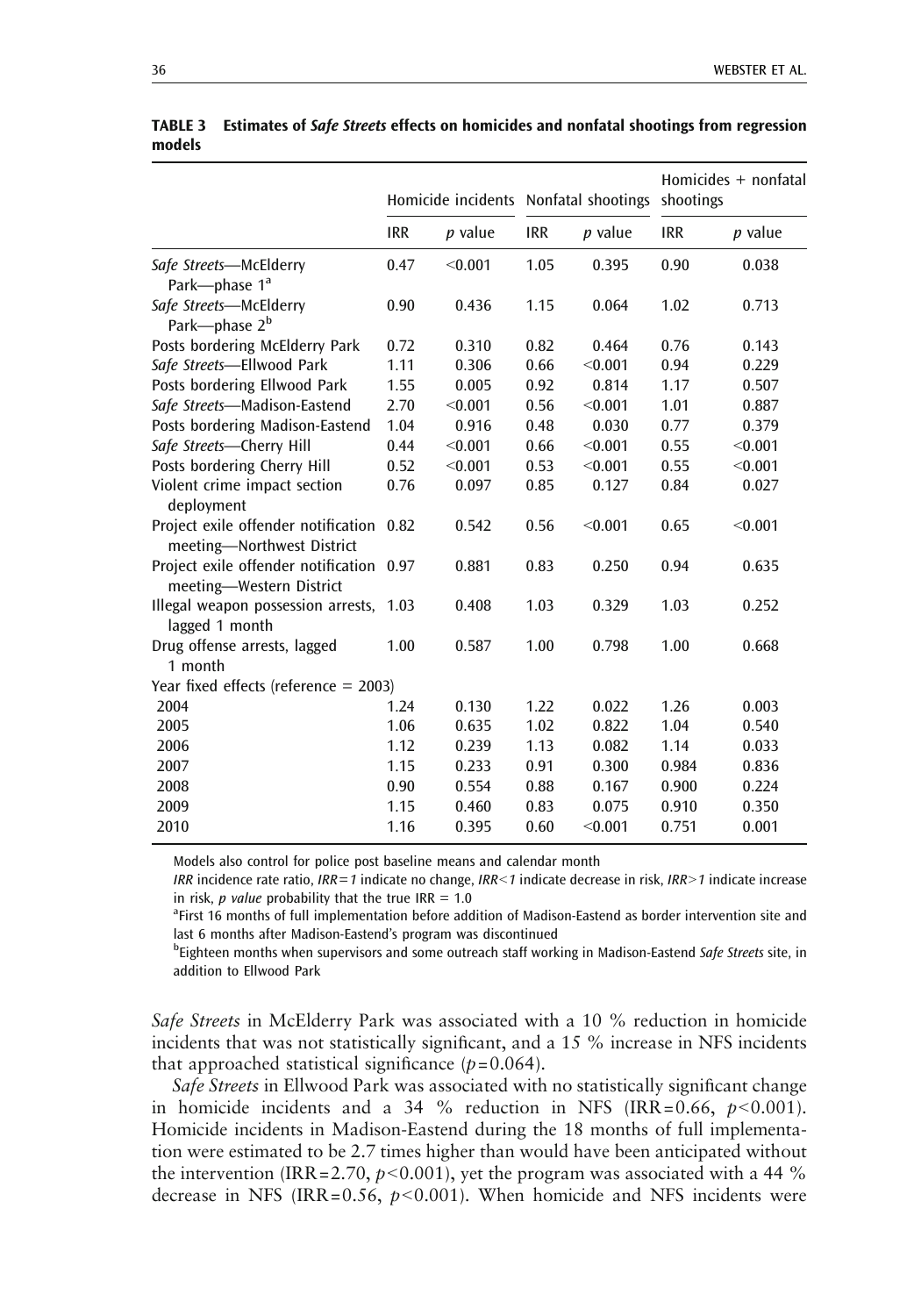combined, neither Ellwood Park's program nor Madison-Eastend's program had statistically significant effects.

Estimates of program effects on bordering neighborhoods were similar to the effects in the intervention neighborhoods. Police posts bordering Cherry Hill experienced beneficial spill-over effects on homicide incidents (IRR=0.52,  $p<$ 0.001). Estimates for program effects on posts bordering Ellwood Park suggest detrimental spill-over for homicide incidents (IRR=1.55,  $p=0.005$ ); however, these effects were counterbalanced by Ellwood Park's program's beneficial effects on NFS in its border posts (IRR=0.48,  $p=0.030$ ).

Across all the program sites and border posts, these statistically significant estimates of Safe Streets' impact, both negative and positive, translate into 5.4 fewer homicide incidents (2.8 in the intervention areas and 2.6 in the border areas) and 34.6 fewer nonfatal shooting incidents (17.1 in the intervention areas and 17.5 in the border areas) during 112 cumulative months of intervention post observations. There would have been more than 10 additional homicide incidents prevented had there not been significant increases associated with program implementation in Madison-Eastend and in the area bordering Ellwood Park.

Deployment of BPD's Violent Crime Impact Section was associated with a 16 % reduction in the measure of homicide plus NFS incidents (IRR =  $0.84$ ,  $p = 0.027$ ). The Project Exile call-in in Northwest Baltimore was linked with reductions of 44 % for NFS (IRR=0.56,  $p<0.001$ ) and 35 % for homicide plus NFS incidents (IRR=0.65,  $p<0.001$ ); however, there were no statistically significant effects associated with the call-in that occurred in West Baltimore. One-month-lagged measures of arrests for the possession or distribution of illegal drugs and for arrests for illegal possession of weapons were not predictive of the number of homicide or NFS incidents within a police post. Estimates for year fixed effects reveal a downward shift in NFS incidents broadly beginning in 2008—a year when many gun-offender-focused law enforcement efforts were initiated or ramped up—that intensified through 2010 (Table [3](#page-9-0)).

Although we controlled for baseline differences in the gun violence outcome measures as well as for variations in arrests for weapons and drugs, baseline differences between some intervention areas and the comparison posts led us to examine the sensitivity of our estimates of program effects to the inclusion of lowerrisk comparison posts. When we repeated our analysis with only the 10 comparison posts with the highest numbers of homicide and NFS incidents during the preintervention period, the estimates of program effect were very similar to the estimates produced when all 29 nonintervention comparison posts in the top quartile of homicides plus nonfatal shooting incidents were used.

## **DISCUSSION**

Although estimates of program effect varied, three of the four intervention neighborhoods experienced relatively large program-related reductions in at least one measure of gun violence without also having a statistically significant increase in another measure of gun violence. Consistent with the notion that gun violence often spreads like a social contagion,<sup>[22](#page-13-0)</sup> we found significant program-related reductions in gun violence in areas bordering Safe Streets sites. Our analyses indicate that the program was associated with the prevention of about 35 nonfatal shootings and at least five homicides across 112 cumulative months of program implementation across the four sites. These reductions were accomplished in some of Baltimore's most violent neighborhoods and were evident soon after program implementation.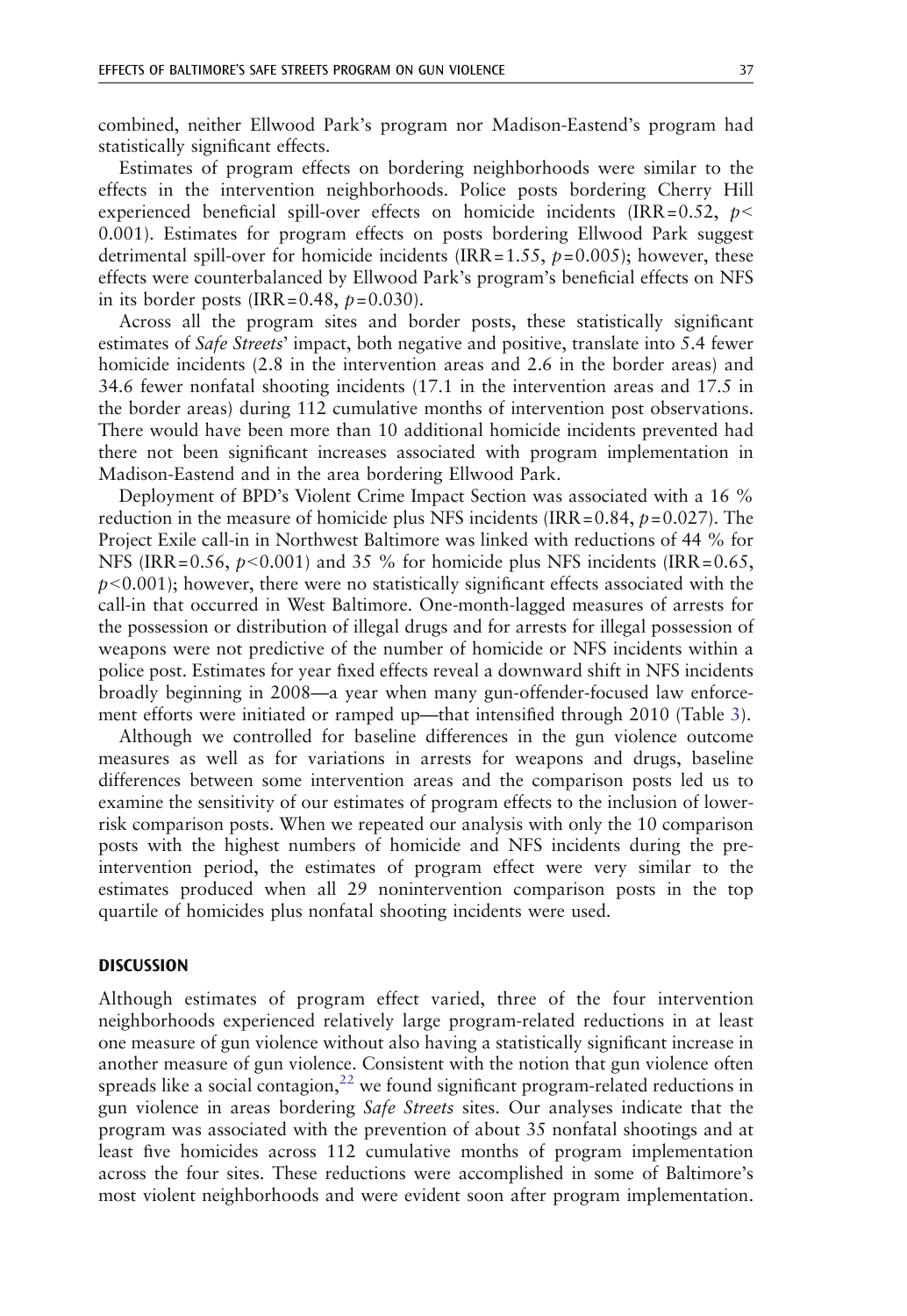Program effects were strongest in Cherry Hill where the program was associated with a 56 % decrease in homicides and a 34 % decrease in nonfatal shootings incidents. McElderry Park experienced one 22-month period with no homicides (July 2007 to April 2009).

Implementation data suggest that the frequency of conflict mediations may at least partially explain variation in program effects on homicides. The two sites with large reductions in homicides had about three times as many conflict mediations as the other two sites, and the 22-month period without a homicide in McElderry Park occurred when Safe Streets' outreach workers conducted 16 mediations—many involving large numbers of gang members—within the first 4 months of full program implementation. Cherry Hill's program may have also benefited from having to contend with little violence caused by outsiders because it is geographically isolated from most of the rest of the city.

The only program site where there was no evidence of a beneficial program impact on gun violence, Madison-Eastend, experienced a large spike in homicides not long after Safe Streets was implemented while simultaneously experiencing a 44 % decline in NFS incidents. These estimates of program impact may be less reliable than the other estimates because there were only 18 months of full program operation in that location. We believe it is unlikely that program activities spurred more homicides in Madison-Eastend. One possible reason for the positive association between the program and homicides is that the conditions which led the city to decide to implement the program in this neighborhood at the time (e.g., increased gang activity) may have heightened by the time the program was actually put into place. In fact, Baltimore police reported that there was an intense feud between drug-selling gangs during the intervention period in Madison-Eastend and surrounding areas. The feud allegedly involved abductions of gang leaders' family and murders, and peaked on July 27, 2009 when 18 people were shot in a single day, 12 at an incident in Madison-Eastend.<sup>27</sup> The low number of mediations performed in Madison-Eastend and nearby Ellwood Park might reflect some gangs' unwillingness to consider nonviolent alternatives to settling their grievances during the heightened tension at that time.

Safe Streets faced challenges in Ellwood Park and Madison-Eastend in addition to the intense gang feud. Unlike Cherry Hill and McElderry Park, these communities lacked strong neighborhood organizations to support the program and a program office within the neighborhood because they worked from a Safe Streets office in nearby McElderry Park. The three sites in East Baltimore also differed from Cherry Hill in that they shared a site director, outreach supervisor, and community coordinator.

McElderry Park was the only intervention neighborhood which did not experience a program-related reduction in NFS. It also had 60 % more illegal weapon arrests during the pre-intervention study period than the other neighborhoods studied. If the higher number of weapon arrests in McElderry Park reflects a greater propensity to keep and carry firearms compared to other neighborhoods, this may have limited the program's effectiveness in reducing NFS that result from spontaneous altercations involving one or more individuals.

As with any non-experimental study, our estimates of program effect could be biased by unmeasured factors that were related to the place and time of program implementation as well as to gun violence. We sought to minimize any such potential biases by limiting our study to police posts which were in the 75th to 100th percentile for the number of homicides and nonfatal shootings, a prerequisite to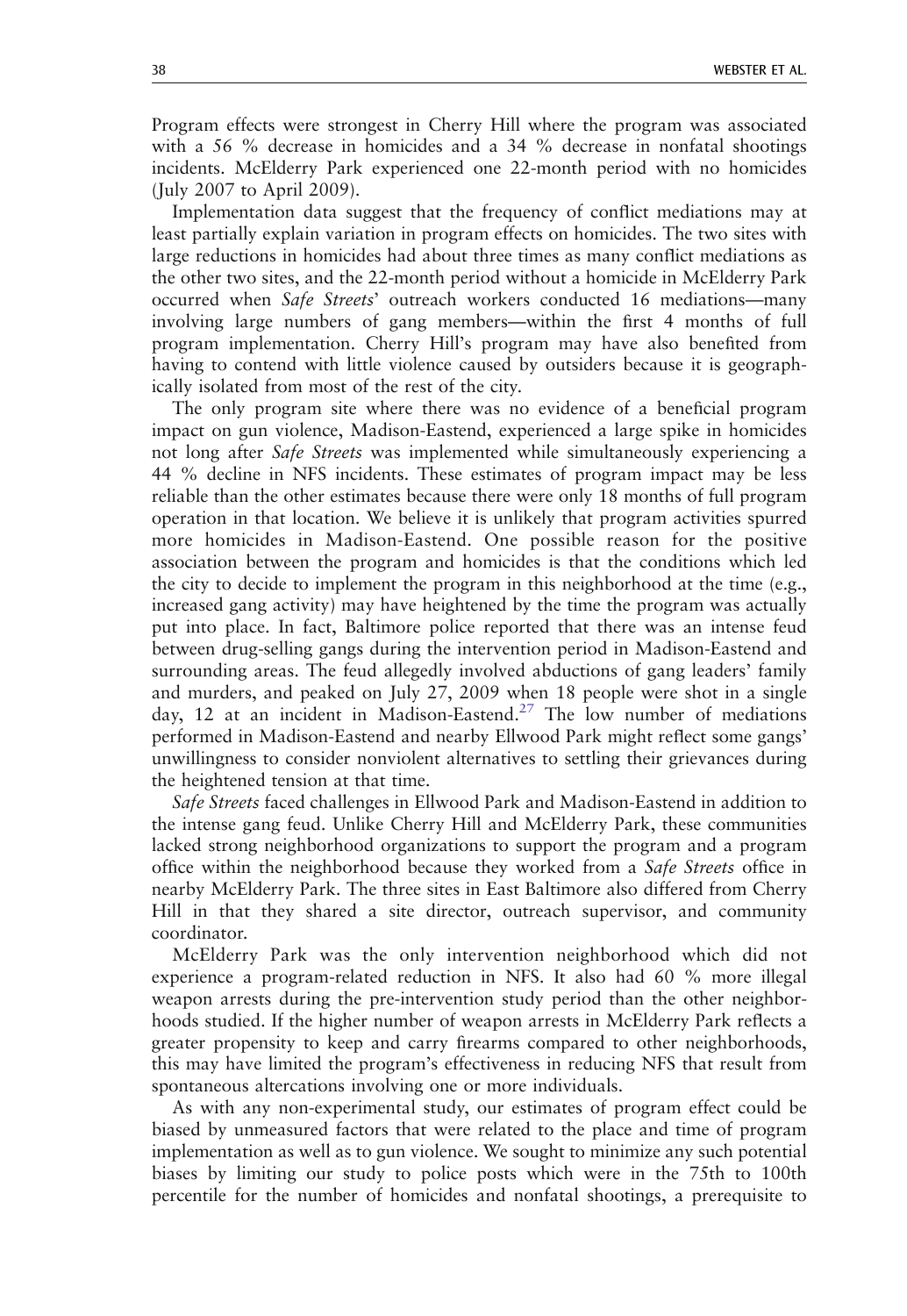<span id="page-12-0"></span>being eligible to compete for funds to implement the program. Although intervention areas had somewhat higher rates of gun violence prior to Safe Streets, the analyses control for baseline differences in gun violence and estimates of program impact were consistent with those produced with all comparison areas. Our analyses also control for conditions other than Safe Streets that seem most likely to explain changes in gun violence within the intervention areas during the study period—the implementation of key law enforcement initiatives intended to curb gun violence that were focused on discrete areas, and arrests for weapon and drugrelated offenses yearly shifts in gun violence not attributable to these public safety measures, and calendar month.

Selection bias can skew estimates of program effects if the program is only implemented in neighborhoods with exceptional capacity and motivation to address gun violence (because they are the most competitive in the open bidding process for program funds). However, while the organizations selected in the open competition for funding demonstrated the strongest capacity for implementing a program of this type, three of the four *neighborhood locations* for the program were selected more on the basis of need than for the community's capacity. The organization which ran the program in McElderry Park, Ellwood Park, and Madison-Eastend had worked in East Baltimore, but not worked in these specific neighborhoods prior to Safe Streets. They were asked to work in these neighborhoods by city officials primarily because those neighborhoods were considered to be in greatest need of the program.

Although both the prior study of CeaseFire's effects in Chicago and this study of Safe Streets in Baltimore provide evidence that the program prevented gun violence, the magnitude and consistency of the effects vary and some program sites did not experience program-related reductions in gun violence. Our findings from Baltimore suggest that strength of program implementation, especially with respect to conflict mediations, is likely to explain differences in program effects. Given the threat that gun violence poses to the safety, health, and prosperity of urban communities and the growing popularity of Chicago's CeaseFire approach, more research is needed both on the relationship between program implementation and effects on violence.

# ACKNOWLEDGMENTS

Funding for this study was provided by a grant from the Centers for Disease Control and Prevention (CE000728) and a contract with the Baltimore City Health Department.

## REFERENCES

- 1. National Center for injury Prevention and Control. Web-based Injury Statistics Query And Reporting System (WISQARS) fatal injury reports: leading causes of death reports. Atlanta: Centers for Disease Control and Prevention; April, 2009.
- 2. Centers for Disease Control and Prevention. Web-based Injury Statistics Query And Reporting System (WISQARS) injury mortality reports. Atlanta; Accessed July 20, 2011.
- 3. Centers for Disease Control and Prevention, National Center for Injury Prevention and Control. Web-based Injury Statistics Query and Reporting System (WISQARS)—non-fatal injuries. [http://webappa.cdc.gov/sasweb/ncipc/n](http://webappa.cdc.gov/sasweb/ncipc/nfirates2001.html)firates2001.html. Accessed July 20, 2011.
- 4. Centers for Disease Control and Prevention, National Center for Health Statistics. Compressed Mortality File 1999–2007. CDC WONDER on-line database, compiled from compressed mortality file 1999–2007 Series 20 No. 2M, 2010. Accessed at [http://](http://wonder.cdc.gov/cmf-icd10.html) [wonder.cdc.gov/cmf-icd10.html](http://wonder.cdc.gov/cmf-icd10.html) on Oct 28, 2011.